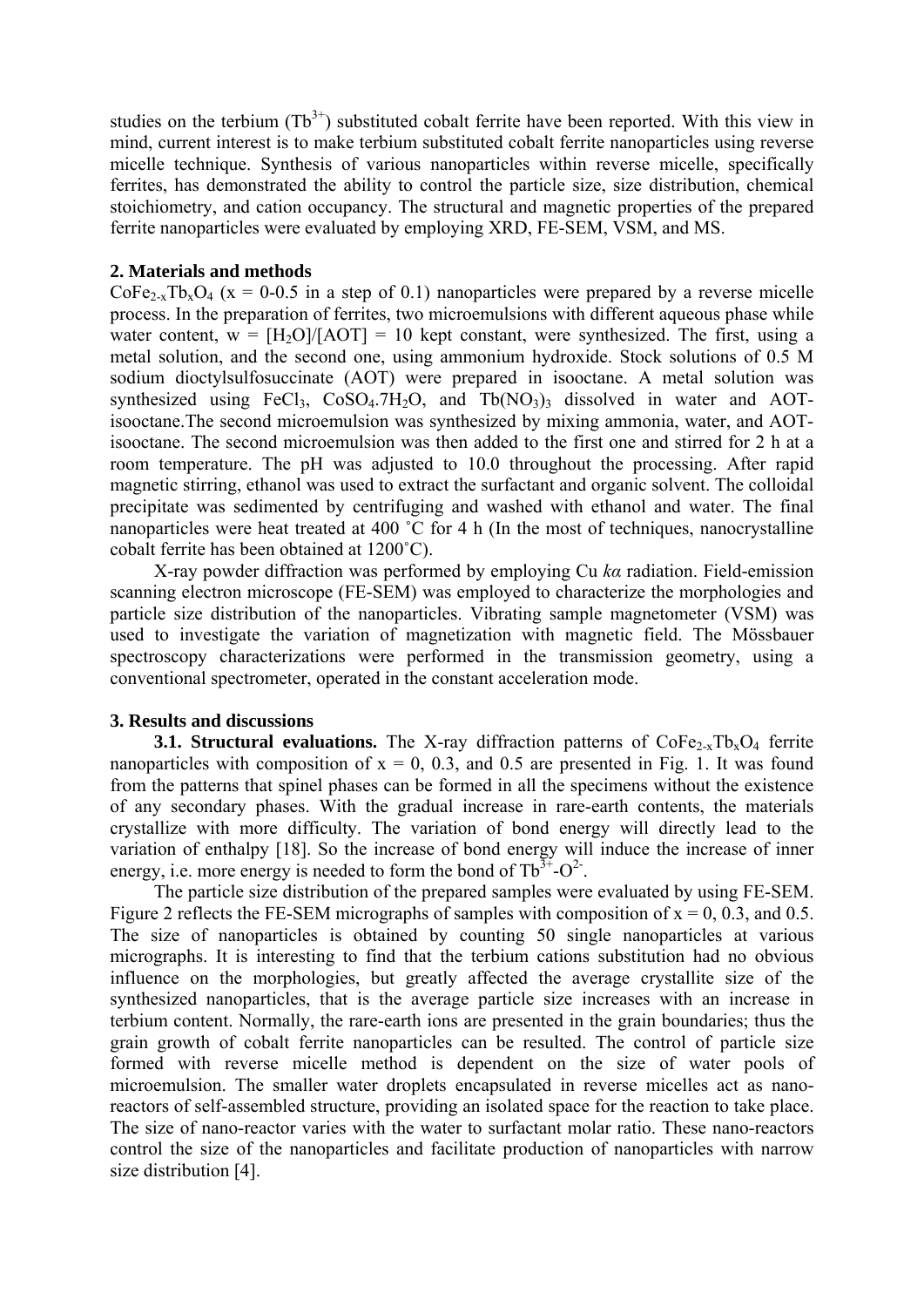The size distribution obtained for cobalt ferrite nanoparticles by the reverse micelle technique is significantly narrower than that obtained by ball milling, co-precipitation technique, and sol gel process [19-21].



**Fig. 1.** XRD patterns of  $\text{CoFe}_{2-x}\text{Tb}_x\text{O}_4$  ferrite nanoparticles with composition of  $x = 0, 0.3,$  and 0.5.



**Fig. 2.** FE-SEM micrographs of  $\text{CoFe}_{2-x}\text{Tb}_x\text{O}_4$  ferrite nanoparticles with composition of (a)  $x = 0$ , (b)  $x= 0.3$ , and (c)  $x= 0.5$ .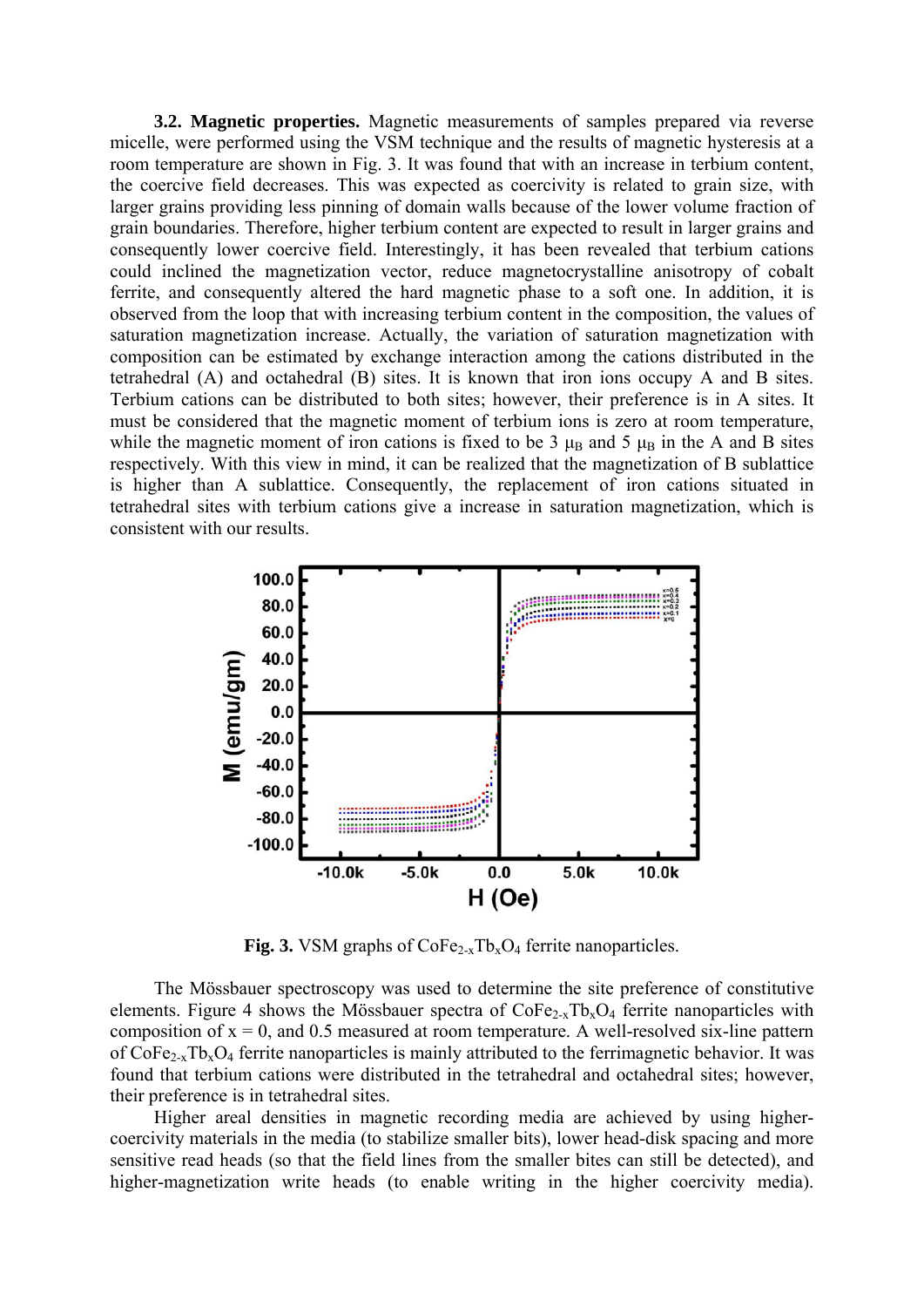Traditionally recording head were made of cubic ferrites, which are soft, and therefore easily magnetized. However, the saturation magnetizations are not large, so strong magnetic fields cannot be generated. The higher saturation flux density facilitates writing in higher-coercivity media, and allows for narrower track widths and in turn a higher storage density. It is interesting to find that adding terbium cations could enhance saturation magnetization of cobalt ferrite and make it as a suitable candidate for recording head.



**Fig. 4.** Mössbauer spectra of  $\text{CoFe}_{2-x}\text{Th}_x\text{O}_4$  ferrite nanoparticles.

## **4. Conclusions**

Fine particles single phase of  $\text{CoFe}_{2-x}\text{Tb}_x\text{O}_4$  (x=0-0.5) were prepared by a reverse micelle method. The average particle size increased with an increase in terbium content. It was found that with an increase in terbium amount, the coercive field decreases while the saturation of magnetization increases. The higher saturation of magnetization observed in nanoparticles is attributed to the change in the cation distribution. In addition, the results revealed that terbium cation could reduced magnetocrystalline anisotropy of cobalt ferrite and consequently altered the hard magnetic phase to a soft one.

### **References**

- [1] Y. Cedeno-Mattei, O. Perales-Perez // *Microelectronics Journal* **40** (2009) 673.
- [2] M. E. Mata-Zamora, H. Montiel, G. Alvarez, J. M. Saniger, R. Zamorano, R. Valenzuele // *Jounal of Magnetism and Magnetic Materials* **316** (2007) e532.
- [3] B.E. Kashevsky, V.E. Agabekov, S.B. Kashevsky, K.A. Kekalo, E.Y. Manina, I.V. Prokhorov, V.S. Ulashchik // Particuology **6** (2008) 322.
- [4] S. Rana, J. Philip, B. Raj // *Materials Chemistry and Physics* **124** (2010) 264.
- [5] M. Han, Ch.R. Vestal, Z.J. Zhang // *J. Phys. Chem. B* **108** (2004) 583.
- [6] A. Ghasemi, V. Sepelak, X.X. Liu, A. Morisako // *Journal of Applied Physics* **107** (2010) 09A734.
- [7] A. Ghasemi, V. Sepelak, X.X. Liu, A. Morisako // *Journal of Applied Physics* **107** (2010) 09A743.
- [8] A. Ghasemi, V. Sepelak, X.X. Liu, A. Morisak // *IEEE Transactions on Magnetics* 45 (2009) 2456.
- [9] A. Ghasemi, X.X. Liu, A. Morisako // *IEEE Transactions on Magnetics* **45** (2009) 4420.
- [10] A. Ghasemi, A. Morisako // *Journal of Magnetism and Magnetic Materials* **320** (2008) 1167.
- [11] J.P. Zhou, Z. Shi, H.C. He, C.W. Nan // *J. Electroceram* **21** (2008) 681.
- [12] S.S. Jadhav, S.E. Shirsath, S.M. Patange, K.M. Jadhav // *Journal of Applied Physics* **108** (2010) 093920.